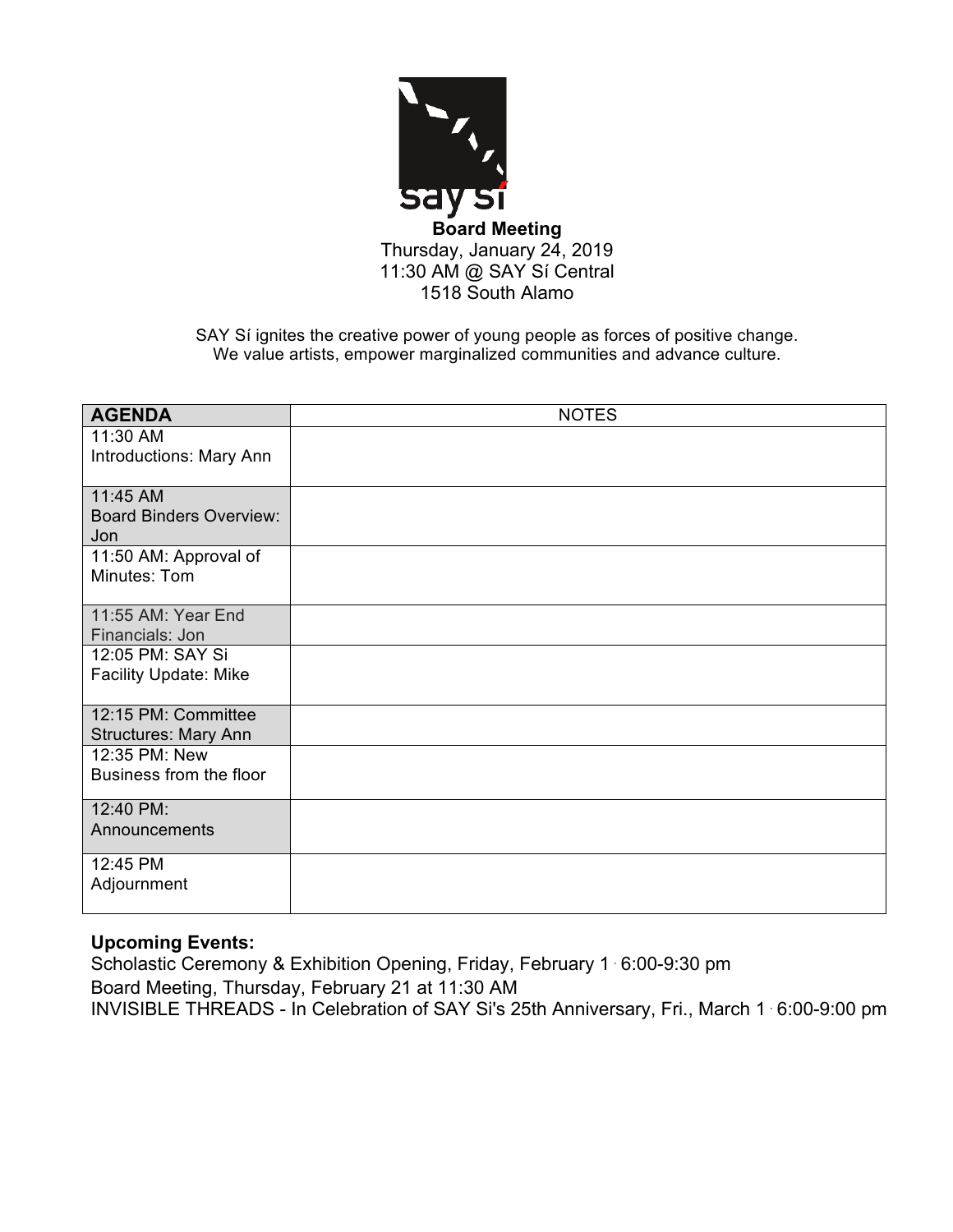To: SAY Sí Board From: Anahí González Date: November 29,2018

### **Subject: Board Meeting**

**Board Members Present:** Mike Schroeder, Mary Ann Beach, Agosto Cuellar, Billy Lambert, Jason Moran, Andres González, Tom Payton, **Guests Present:** Siboney Diaz Sanchez, Ricardo Salazar, and Claudia Guerra. **Staff Present:** Jon Hinojosa, Stephen Guzman, Nicole Amri, Gustavo Garcia, and Anahí González **Board Members Absent:** Lindsey Johnson, Jim Mendiola, Molly Shafer, Andrew Meyer and Jessica Guajardo, and Shirley Boteler-Mock,

#### **Meeting called to order at 12:04 pm.**

Mike welcomed incoming board members.

**October Minutes and October 2018 Financials** After review, Jason Moran motioned to approve the October minutes and financials; seconded by Billy Lambert. Minutes and financials approved unanimously

**Development Update** Gustavo and Stephen presented on received funding as well as future commitments from current funders. Jon spoke on the challenge grant as well as upcoming proposals. Stephen and Gustavo spoke on the Year-End Campaign goal of \$25k ending December 31st and encouraged board members to donate and spread the word.

**2019 Operational Budget:** Jon presented the 2019 Operational Budget and answered questions, Motioned to be approved by Mary Ann Beach; seconded by Andres Gonzales. Approved unanimously.

**Communications Committee Update:** Stephen presented on the draft for the 2019 calendar of events. Members of the board had questions about when Small Scale will take place. It was advised to consider having Small Scale around Thanksgiving/Black Friday as there is a push to shop local and purchase from small businesses around that time of the year. Tom presented on the 25th-anniversary book.

**Facility Update** Jon spoke on interested buyers (FCC Development and CVS) and plans to have a signed agreement by the end of the year or early in the new year.

**Programming Update** Nicole presented on P16 Dashboard speaking about how SAY Sí students compare to those students in their districts in the areas of academics, absenteeism, behavior etc.

**Rebranding** Jon spoke on 25th year anniversary and the opportunity to rebrand.

#### **Meeting adjourned at 1:45 PM.**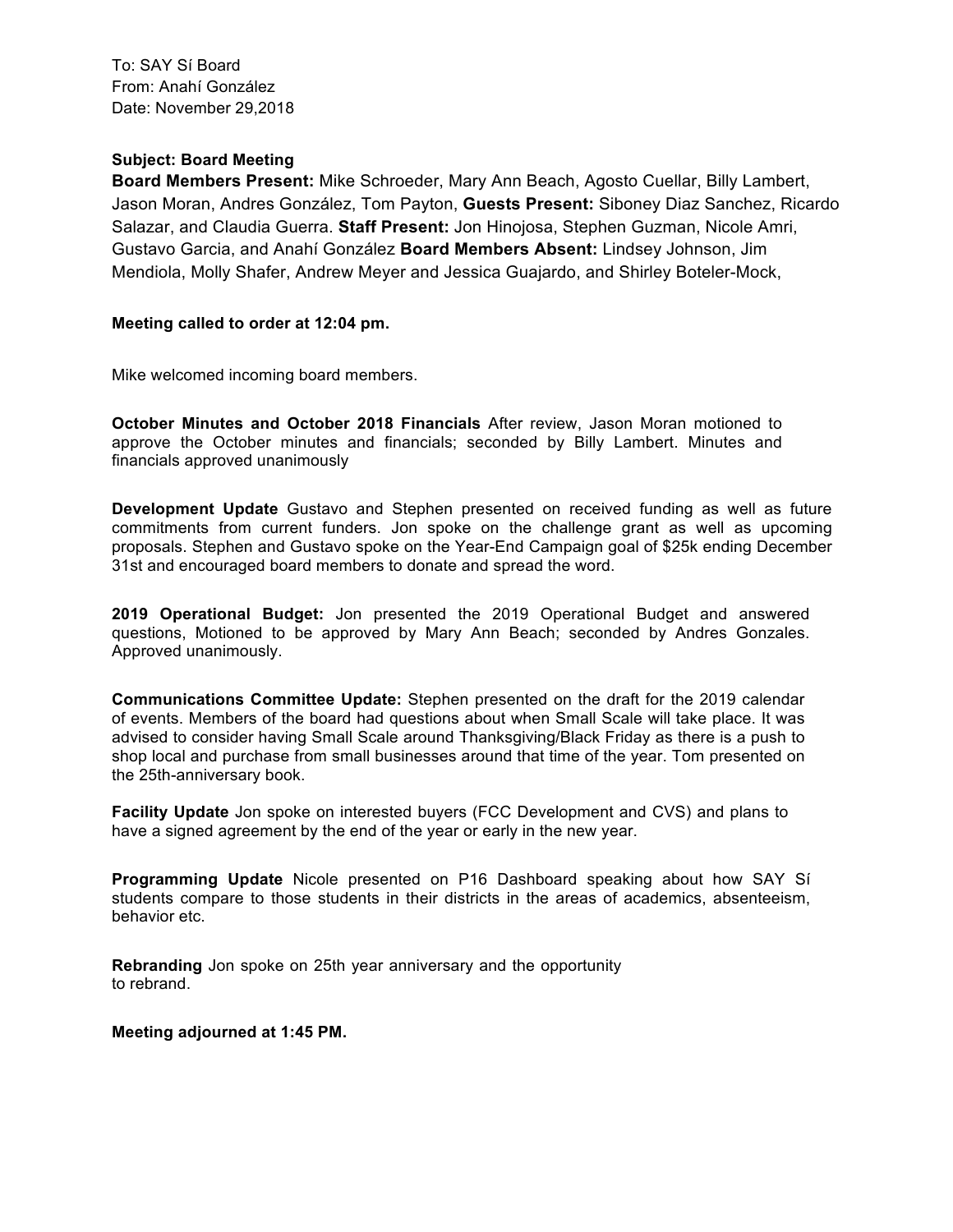## **SAY SI Balance Sheet As of December 31, 2018**

|                                                                                  | Total    |                      |  |
|----------------------------------------------------------------------------------|----------|----------------------|--|
| <b>ASSETS</b>                                                                    |          |                      |  |
| <b>Current Assets</b>                                                            |          |                      |  |
| <b>Bank Accounts</b>                                                             |          |                      |  |
| 4122 Frost Operating                                                             |          | 102,781.68           |  |
| 5056 Frost Payroll                                                               |          | -150.76              |  |
| 9655 Frost Capital                                                               |          | $-14.25$             |  |
| <b>Petty Cash</b>                                                                |          | 4,288.62             |  |
| <b>Total Bank Accounts</b>                                                       | \$       | 106,905.29           |  |
| <b>Accounts Receivable</b>                                                       |          |                      |  |
| <b>Receivables</b>                                                               |          | 133,800.00           |  |
| <b>Total Accounts Receivable</b>                                                 | \$       | 133,800.00           |  |
| <b>Other Current Assets</b>                                                      |          |                      |  |
| <b>Other Receivables</b>                                                         |          | -1,792.93            |  |
| <b>Undeposited Funds</b>                                                         |          | 880.26               |  |
| <b>Total Other Current Assets</b>                                                | -\$      | 912.67               |  |
| <b>Total Current Assets</b>                                                      | \$       | 239,792.62           |  |
| <b>Fixed Assets</b>                                                              |          |                      |  |
| Assets                                                                           |          | 2,030,753.56         |  |
| <b>Total Fixed Assets</b>                                                        | \$       | 2,030,753.56         |  |
| <b>TOTAL ASSETS</b>                                                              | \$       | 2,270,546.18         |  |
| <b>LIABILITIES AND EQUITY</b>                                                    |          |                      |  |
| Liabilities                                                                      |          |                      |  |
| <b>Current Liabilities</b>                                                       |          |                      |  |
| <b>Accounts Payable</b>                                                          |          |                      |  |
| Accounts Payable (A/P)                                                           |          | 0.00                 |  |
| <b>Total Accounts Payable</b>                                                    | \$       | 0.00                 |  |
| <b>Credit Cards</b>                                                              |          |                      |  |
| <b>Credit</b>                                                                    |          | 38,341.28            |  |
| <b>Total Credit Cards</b>                                                        | \$       | 38,341.28            |  |
| <b>Other Current Liabilities</b>                                                 |          |                      |  |
| <b>Accrued Expenses</b>                                                          |          | 0.00                 |  |
| <b>AIE Scholarships Payable</b>                                                  |          | 0.00                 |  |
| <b>Employee Retirement Withholding</b>                                           |          | $-219.35$            |  |
| Line of Credit/Term Loan 2014                                                    |          | 22,509.24            |  |
| Line of Credit/Term Loan 2017                                                    |          | 123,160.64           |  |
|                                                                                  |          | $-1,016.19$          |  |
| <b>Payroll Liabilities</b>                                                       |          | 1,371.47             |  |
| <b>Student Scholarships Payable</b>                                              |          |                      |  |
| <b>Texas State Comptroller Payable</b><br><b>Total Other Current Liabilities</b> |          | 945.50<br>146,751.31 |  |
| <b>Total Current Liabilities</b>                                                 | \$<br>\$ | 185,092.59           |  |
|                                                                                  |          |                      |  |
| <b>Long-Term Liabilities</b><br><b>Frost Construction Loan</b>                   |          |                      |  |
|                                                                                  |          | 469,321.41           |  |
| <b>Vehicle Loan</b>                                                              |          | 0.00<br>469,321.41   |  |
| <b>Total Long-Term Liabilities</b><br><b>Total Liabilities</b>                   | \$       |                      |  |
|                                                                                  | \$       | 654,414.00           |  |
| Equity                                                                           |          |                      |  |
| <b>Opening Balance Equity</b>                                                    |          | 1,888,380.62         |  |
| <b>Retained Earnings</b>                                                         |          | -188,613.22          |  |
| <b>Net Revenue</b>                                                               |          | -83,635.22           |  |
| <b>Total Equity</b>                                                              | \$       | 1,616,132.18         |  |
| TOTAL LIABILITIES AND EQUITY                                                     | \$       | 2,270,546.18         |  |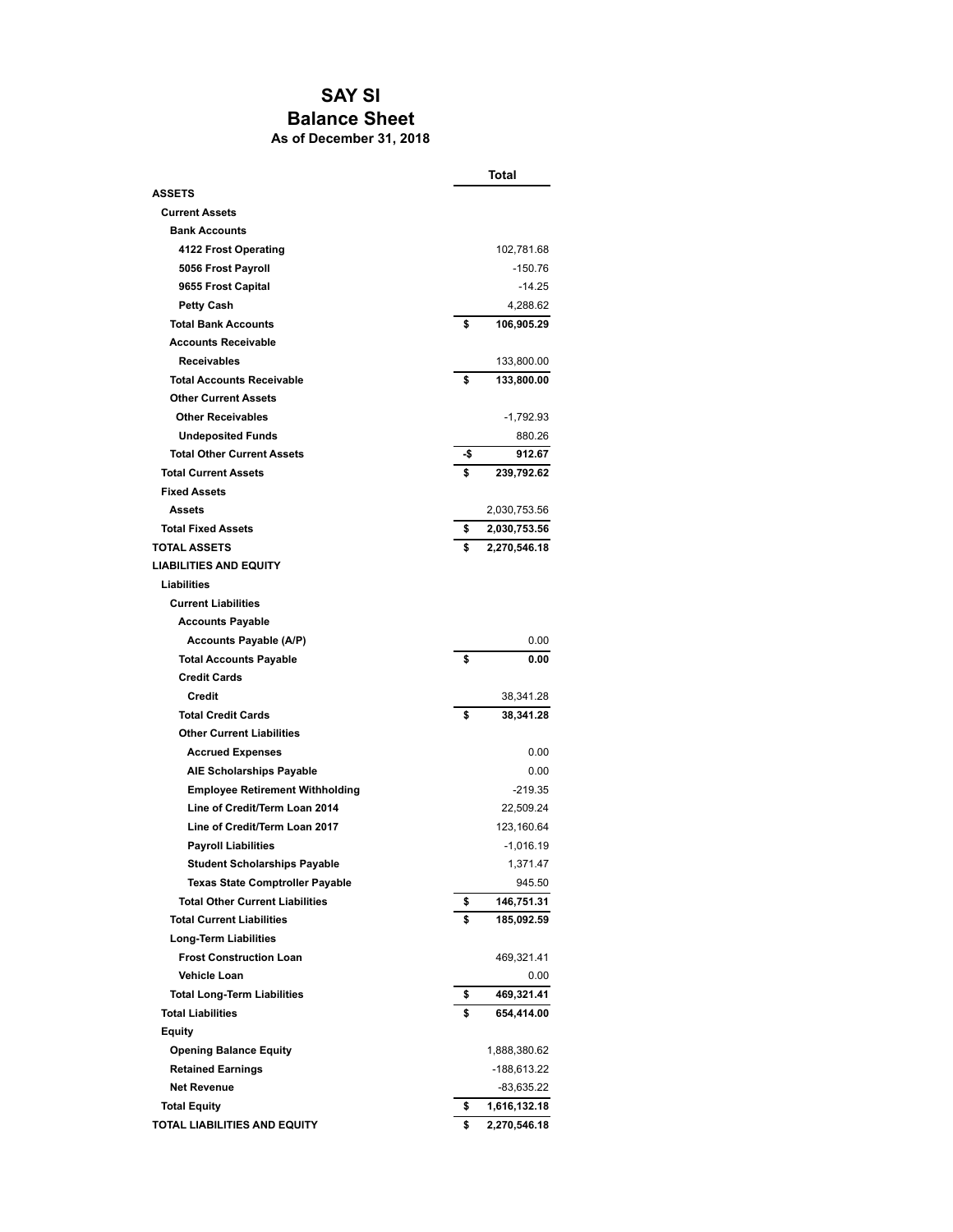#### **SAY SI Budget vs. Actuals: 2018 Budget January - December 2018**

**Total**

|                                      |    | <b>December Actuals</b> | <b>Year-to-Date Actuals</b> | <b>Monthly Budget</b> |                   | <b>Annual Budget</b> | <b>YTD % of Annual</b><br><b>Budget</b> |
|--------------------------------------|----|-------------------------|-----------------------------|-----------------------|-------------------|----------------------|-----------------------------------------|
| Revenue                              |    |                         |                             |                       |                   |                      |                                         |
| 1 Donations                          |    | 14,990.81               | 119,685.62                  |                       | 12,500.00         | 150,000.00           | 79.80%                                  |
| 2 Grants                             |    | 68,000.00               | 634,871.32                  |                       | 60,000.00         | 720,000.00           | 118.42%                                 |
|                                      |    |                         | 217,723.00                  |                       |                   |                      |                                         |
| 3 Sales & Commissions                |    | 8,886.50                | 60,802.20                   |                       | 6,666.68          | 80,000.00            | 76.00%                                  |
| 4 Facility Rental                    |    | 1,250.00                | 22,468.10                   |                       | 2,083.34          | 25,000.00            | 89.87%                                  |
| 5 Event Income                       |    | 185.00                  | 27,823.91                   |                       | 10,833.34         | 130,000.00           | 21.40%                                  |
| <b>Total Revenue</b>                 | s  | 93,312.31 \$            | 1,083,374.15 \$             |                       | 92,083.36 \$      | 1,105,000.00         | 98.04%                                  |
| <b>Gross Profit</b>                  |    | 93,312.31 \$            | 1,083,374.15 \$             |                       | 92,083.36 \$      | 1,105,000.00         | 98.04%                                  |
| <b>Expenditures</b>                  |    |                         |                             |                       |                   |                      |                                         |
| 1 Program Expenses                   |    | 2,568.64                | 71,141.88                   |                       | 18,583.35         | 223,000.00           | 31.90%                                  |
| 2 Payroll & Benefits                 |    | 46,689.60               | 615,182.04                  |                       | 49,833.33         | 598,000.00           | 102.87%                                 |
| <b>3 Administration and Overhead</b> |    | 10,422.13               | 101,706.52                  |                       | 6,666.67          | 80,000.00            | 127.13%                                 |
| 4 Facility & Maintenance             |    | 11,602.26               | 132,521.88                  |                       | 13,166.67         | 158,000.00           | 83.87%                                  |
| 5 Marketing & Event Expenses         |    | 2,074.27                | 28,734.05                   |                       | 3,833.34          | 46,000.00            | 62.47%                                  |
| <b>Total Expenditures</b>            |    | 73,356.90 \$            | 949,286.37 \$               |                       | 92,083.36 \$      | 1,105,000.00         | 85.91%                                  |
| <b>Net Operating Revenue</b>         | \$ | 19,955.41 \$            | 134,087.78 \$               |                       | 0.00 <sup>5</sup> | 0.00                 | 85.91%                                  |
| <b>Net Revenue</b>                   | \$ | 19,955.41 \$            | 134,087.78 \$               |                       | 0.00 <sup>5</sup> | 0.00                 |                                         |

Arts, \$50,000 Human Services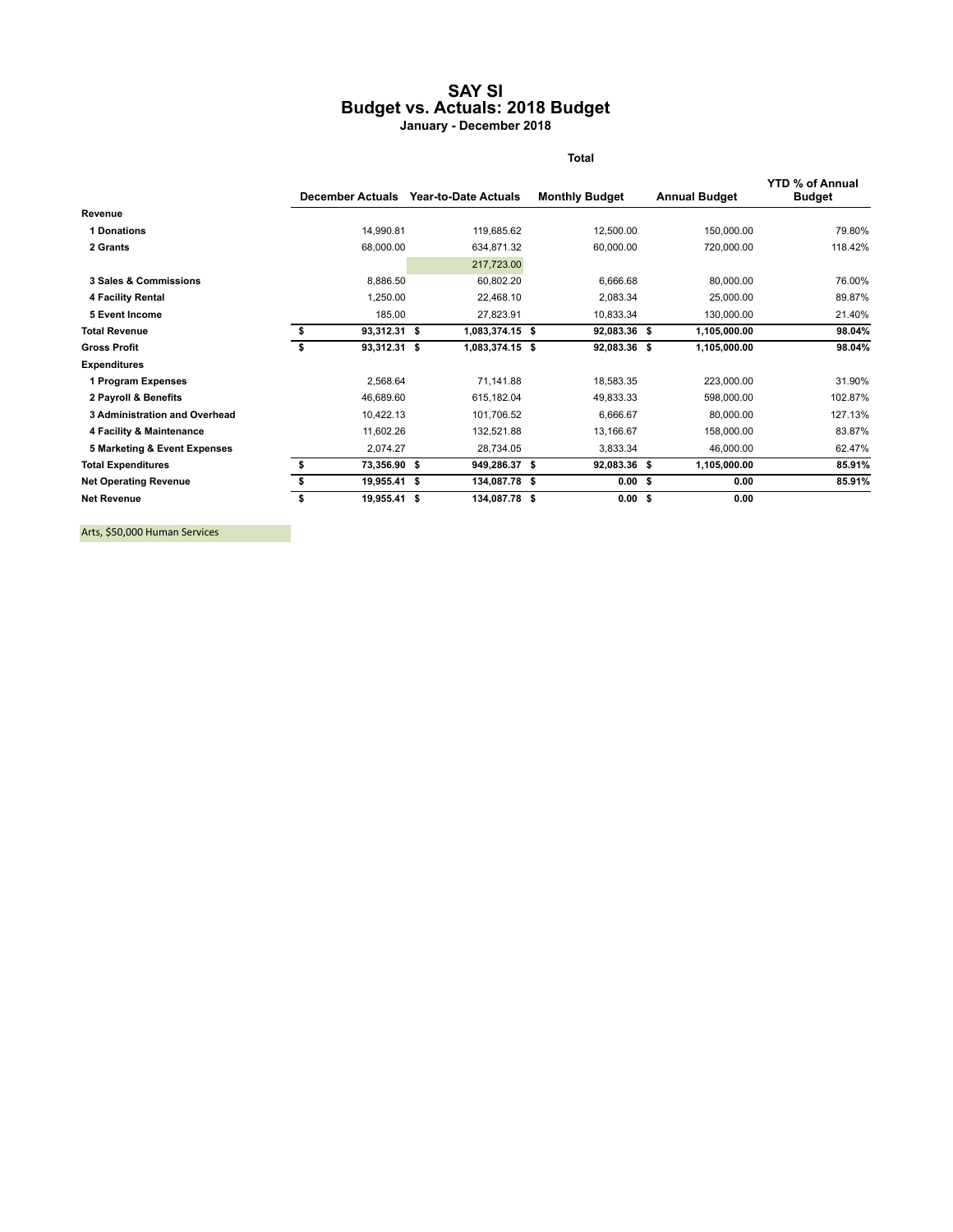# **SAY Sí Financial Snapshot** Year to Date: December 2018



# 2018 Funders:

Adobe Systems, Inc. **Bank of America Bexar County Arts Fund** City of San Antonio, DAC **Greehey Family Foundation HEB Family Foundation** Junior League of San Antonio **Mission Trail Charities Rackspace Foundation** San Antonio Area Foundation Surdna Foundation **Texas Commission on the Arts** The Blake Kymberly & George Rapier, III Charitable Lead Unitrust **Wallace Foundation** 





Income 2018